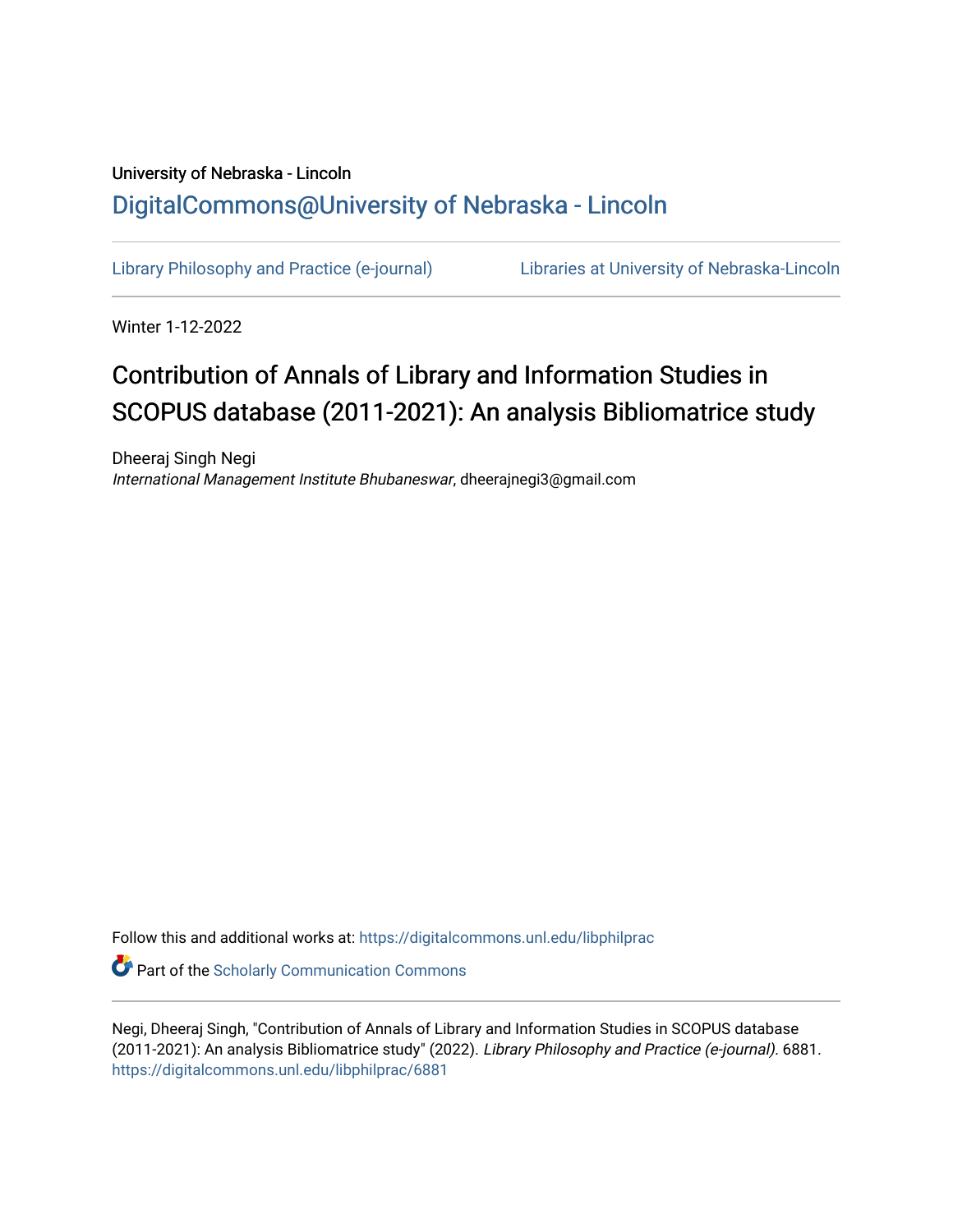## **Contribution of Annals of Library and Information Studies in SCOPUS database (2011-2021): An analysis Bibliomatrice study**

**Mr. Kumar Gaurav Research Scholar, (M Phill) DLISC Mahatma Gandhi Central University, Bihar Email [Kgaurav525@gmail.com](mailto:Kgaurav525@gmail.com)**

**Mr. Dheeraj Singh Negi Assistant Librarian Lingayas Vidyapeeth Deemed University,Faridabad Email [Dheerajnegi3@gmail.com](mailto:Dheerajnegi3@gmail.com)**

*ABSTRACT:- "The paper is based on the bibliometric analysis of 44 issues of Annals of Library and Information Studies published during 2011 to 2021. Each issue published 9.74% research output by and large. Of the total 344 were retrieved from 44 issues of Four volumes with an average of 46.15 from Annals library journal in the period 2011-2021, in which year 2014 has got the highest number of publications i.e, 45 with an average article of 11.2 per issue India 263, Nigeria stands next with 24 contributions and Sri Lanka 15 contributors, Bangladesh with 09 contributions, Iran 07 contributions, South Africa 04, followed by USA (03), Brazil (02), Canada (02), and other Counties 26.contributionsB. K Sen (19) contributed the highest number of publications in Annals Journal library. the year 2014 has recorded highest citations 269 , Council of Scientific and Industrial top rank contributor 31 publication and 9.01 % contribuations .*

**Keywords:** Research Analysis, SCOPUS, Annals of Library and Information Studies, VOS viewer, Citation Analysis

### **1. Introduction:-**

The term Bibliometrics coined by Alan Pritchard in the late 1960s and Eugene Garfield is considered as the father of scientometrics research. IN 1961 He founded the institute for science information (ISI).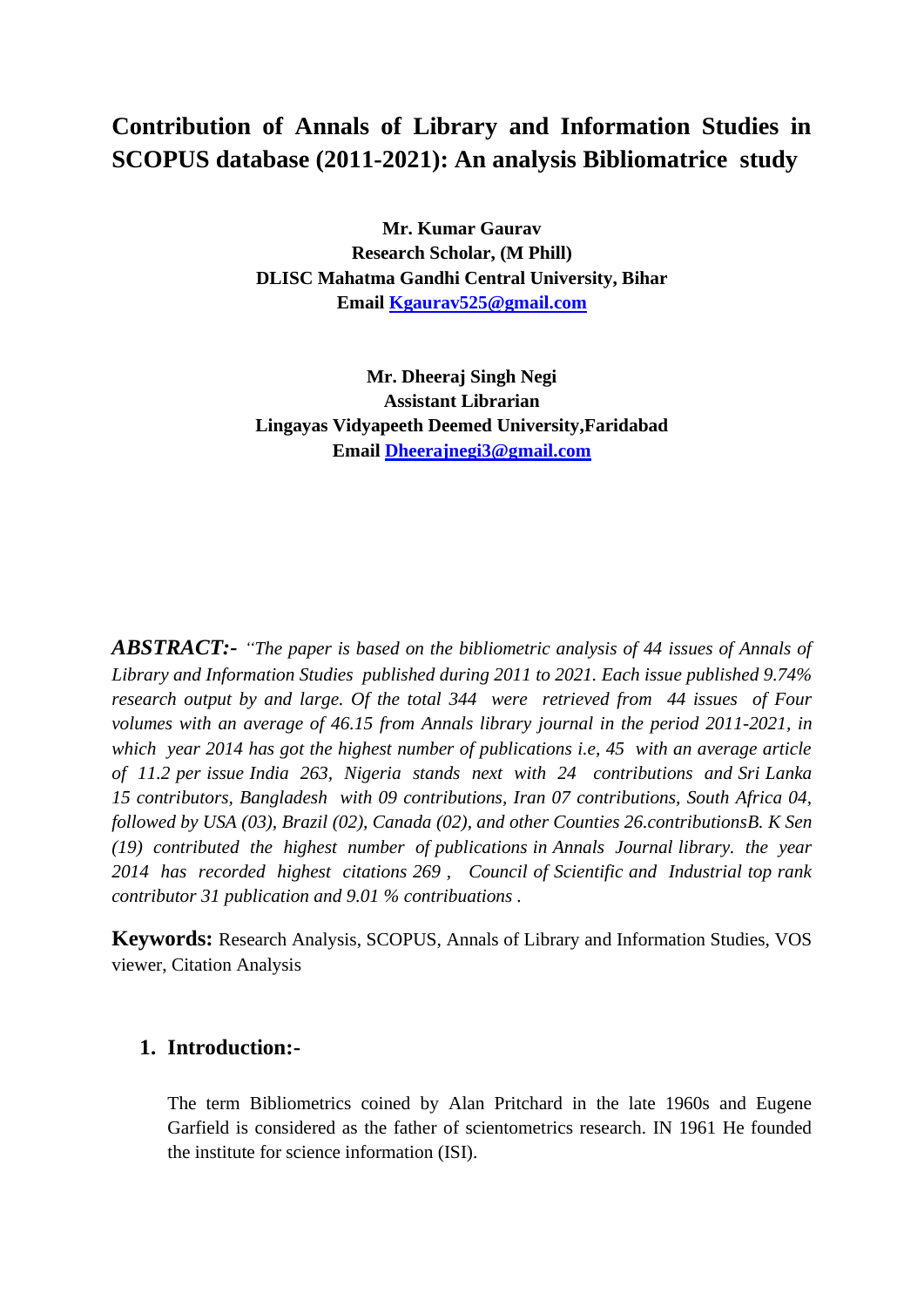The Annals of library information Studies (ALIS) previously known as Annals of library science and Documentation, an open access library science reputed journal published from Council of scientific and industrial research-National Institute of Science communication and information Resources, New Delhi . It is Quarterly basis Journal published in both format print and online version. It started from 1957. The journal of annals promoted its contents by indexing and abstracting in FRANCIS, Library and information science abstracts library , Information science and technology Abstract (LISTA), PASCAL, SCOUPS(2011 Onwards)

## **2. Review of Literature**

Tsay & Shu (2011)10 analyzed citation pattern of Journal of Documentation during 1998 to 2008 and reported that journal articles were the most cited document in JoD, followed by books, book chapters, web resources, and seminar proceedings respectively. Abdi & et al. (2018)11 in their seminal paper reported that, they analyzed 2,913 articles of Information Processing and Management journal during the year 1980-2015. Authors also reported that 67.15% published documents are articles and also identified top 10 authors, institutions and to 24 productive countries. Olatokun & Makinde (2009)12 discussed citation pattern of dissertation submitted in Department of Animal Science, University of Ibadan during the period of 2000-2007 and project that peer reviewed journals were found most cited documents in dissertations. Poultry nutrition was the most prominent subject field identified by this study and forage production & management and monogastric nutrition was the lowest one.

Deshmukh (2011)13 conducted a study on Annals of Library and Information Studies and analyzed total 326 articles and received total number of 4141 citations during the period 1997 to 2010. Out of this, 4141 citations, 54.34% from journals, 17.47% from books, 12.25% from web resources, 6.7 9% from conference proceedings, 5.97% from institute publications, 1.49% from theses or dissertations, and so on. He also reported that journal half-life period was 9. Koley & Sen (2003)2 analyzed the citation pattern of 26 articles published in Indian Journal of Physiology and Allied Science. These 26 articles were authored by 75 authors and out of total articles 77% of the researches were the result of team research. An another paper, Mamdapur & Govanakoppa, & Rajgoli (2011) examined bibliometric analysis of Baltic Astronomy during 2000-2008 in respect of distribution of contributions, length of paper, authorship pattern and so on. Total no. of 8489 references appended and 1521 references appended only in the year 2004. They also reported that, Maximum authors contributed from USA; and India stood 21st in ranked. Bansal (2013)3 in his research paper analyzed 391 articles from DESIDOC Journal of Library & Information Technology in two different time periods (2001-2006) and (2007-2012). He identified that maximum articles were of multiple authors (61.4%) and most of the authors from India (88%) and also identified Dr. B. M. Gupta published maximum articles (26) during this two study periods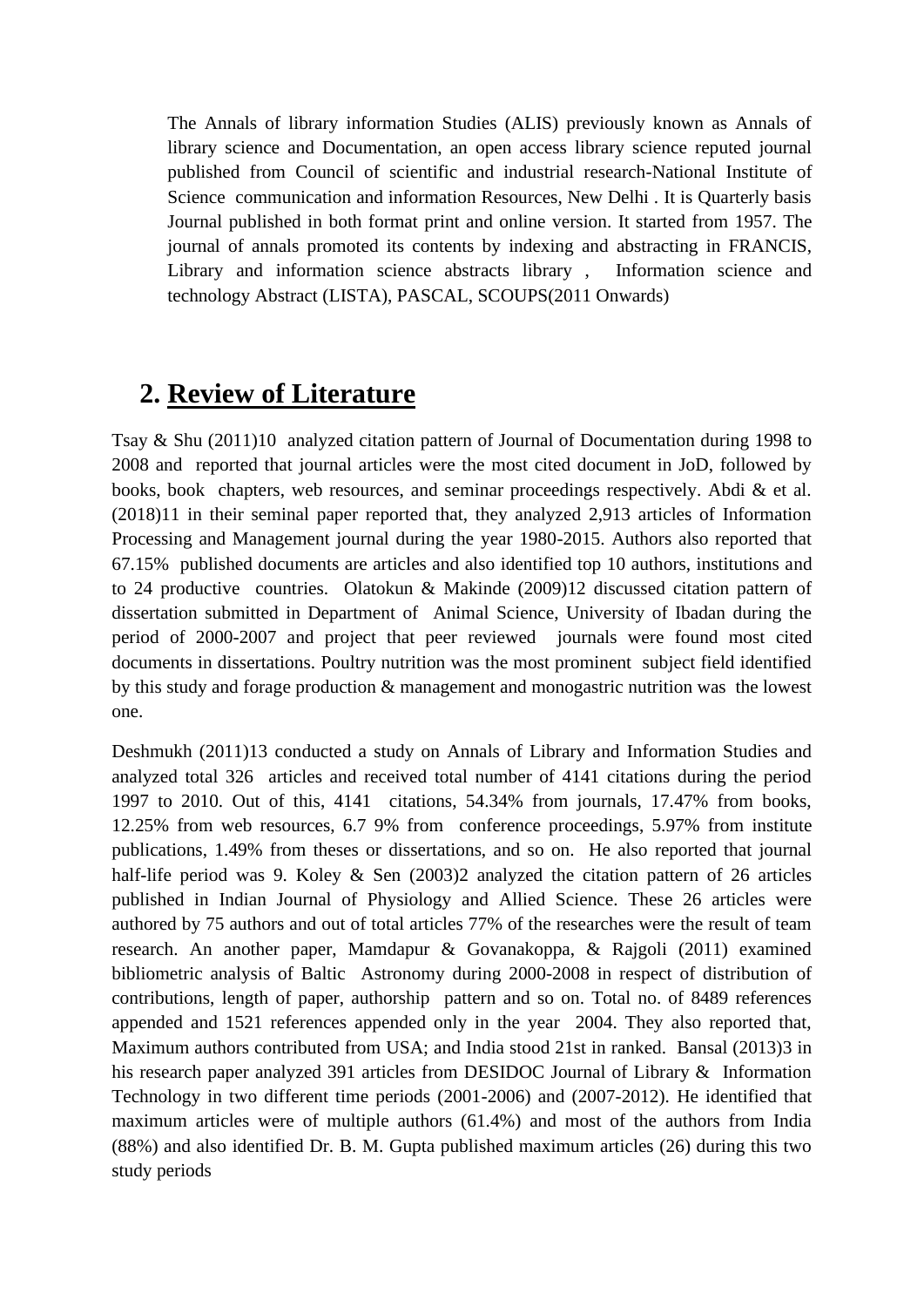### **3. Objectives:-**

The study has been carried out with the following Purpose-

- 1. To measure the quatitative output of the articles published in the source journal
- 2. To study the category wise distribution of papers
- 3. To find out quatitative distribution of citations
- 4. To study the authorship pattern
- 5. To study the subject facets of article published in the source journals
- 6. To find out Georaphical Distribution of contribution

### **4. Methodology**

The scope of the present bibliometric study was limited to the journal Annals Journals of Library information and studies. The bibliographical details of citing articles and citations was collected from the SCOUPS Database. The all details was put into excel. The printed issues were also consulted in case of necessity. The data in the excel was further anlysed for analysis and interpretation and draw the conclusions. References were arranged according a bibliography format as per Microsoft Word 2010

## **5. Data Interpretation**

| Year | No.<br>publications | <b>of</b> | Percentage | Cumulative  <br>publication | <b>Cumulative</b><br><b>Percentage</b> |
|------|---------------------|-----------|------------|-----------------------------|----------------------------------------|
| 2011 | 36                  |           | 10.47      | 36                          | 10.47                                  |
| 2012 | 29                  |           | 08.43      | 65                          | 18.90                                  |
| 2013 | 27                  |           | 07.85      | 92                          | 26.75                                  |
| 2014 | 45                  |           | 13.08      | 137                         | 39.83                                  |
| 2015 | 38                  |           | 11.05      | 175                         | 50.88                                  |
| 2016 | 32                  |           | 09.30      | 207                         | 60.18                                  |
| 2017 | 32                  |           | 09.30      | 239                         | 69.48                                  |
| 2018 | 29                  |           | 08.43      | 268                         | 77.91                                  |

#### **6.1 Year-wise publication**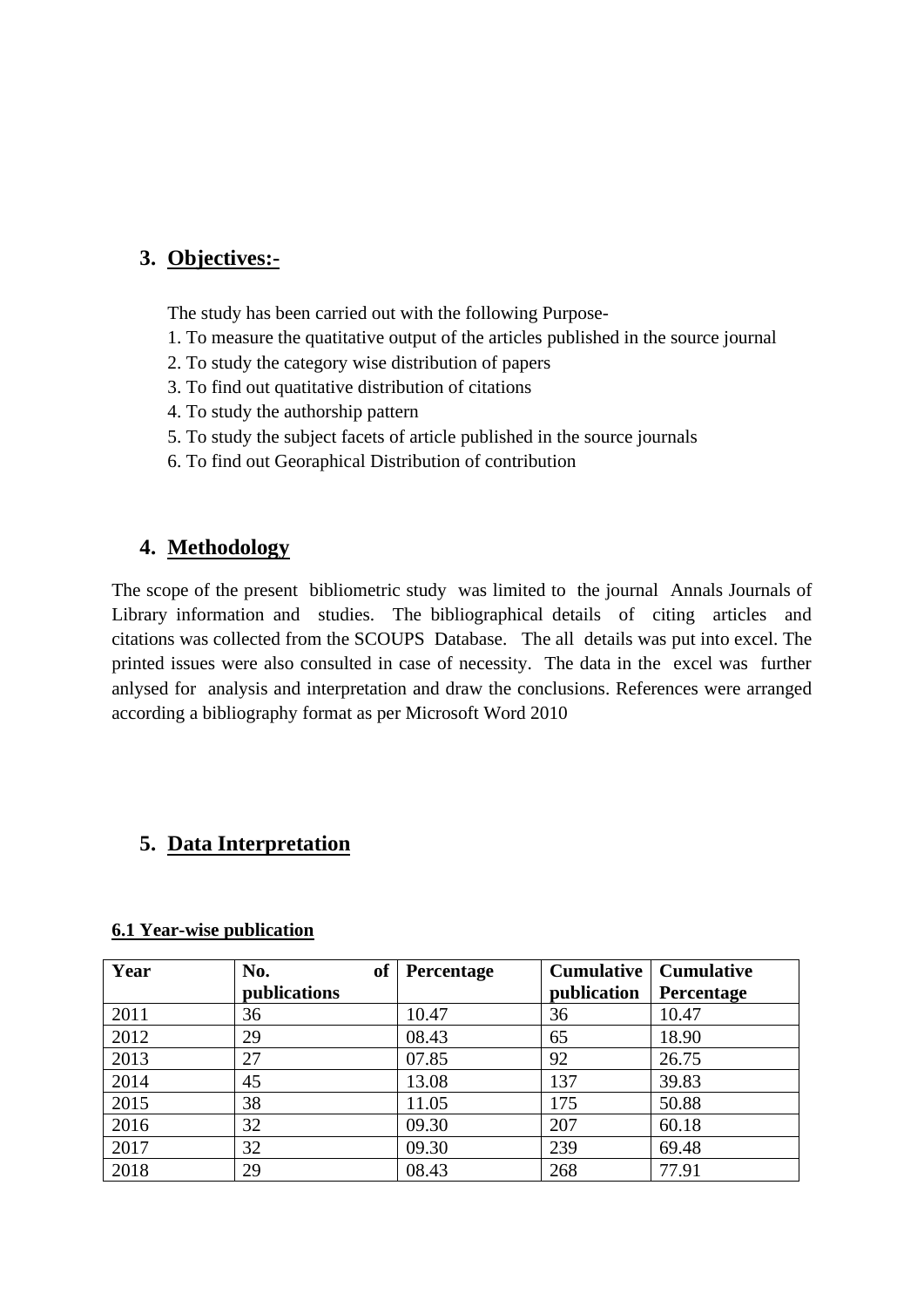| 2019              | 18 | 05.23      | 286 | 83.14 |
|-------------------|----|------------|-----|-------|
| 2020              | 27 | 07.85      | 313 | 90.99 |
| 2021              | 31 | 09.01      | 344 | 100   |
| Total (2011-1344) |    | <b>100</b> |     |       |
| 2021)             |    |            |     |       |

Table 1. The table shows that a total of 344 articles were retrieved from 44 issues of 4 volumes with an average of 46.15 from Annals journal of Library science and Studies in the period 2011-2021, in which year 2016 has got the highest number of publications i.e., 64 (22.02%) with an average article of 7.5 per issue, followed by 2016 and 2020Above table has been show that 2014 was a maximum number of publication 45. This percentage was 13.08%, second number is 2015 was 38 publication.

| Year | <b>Publication</b> | <b>Citations</b> | <b>Citation</b><br>per<br><b>Papers</b> | <b>of</b><br>No.<br>publication<br>Not cited | <b>H-index</b> |
|------|--------------------|------------------|-----------------------------------------|----------------------------------------------|----------------|
| 2011 | 36                 | 284              | 7.89                                    | 04                                           | 10             |
| 2012 | 29                 | 162              | 5.59                                    | 03                                           | 07             |
| 2013 | 27                 | 141              | 5.22                                    | 02                                           | 07             |
| 2014 | 45                 | 269              | 5.98                                    | 04                                           | 10             |
| 2015 | 38                 | 107              | 2.82                                    | 11                                           | 05             |
| 2016 | 32                 | 106              | 3.31                                    | 04                                           | 06             |
| 2017 | 32                 | 110              | 3.44                                    | 08                                           | 06             |
| 2018 | 29                 | 75               | 2.59                                    | 09                                           | 05             |
| 2019 | 18                 | 35               | 1.95                                    | 08                                           | 04             |
| 2020 | 27                 | 47               | 1.74                                    | 14                                           | 03             |
| 2021 | 31                 | 09               | 0.29                                    | 25                                           | 01             |

#### **6.2 Impact of research publication**

Table 6.2 shows the data based on Impact of research publication of articles during the period of study. The table illustrates that from Annals of journal library science studies , the articles for the whole Elven years from 2011-2021. This table show that 2014 highest publication in the during periods. 2019 low publication in this table. Most citations in 2014 and 2021 low in this table only 09 citations . the 2011 and 2014 is a top H-index and 2020 and 2021 is low only 3 and 01.

|  | <b>6.3 Most Contributor Author</b> |  |
|--|------------------------------------|--|
|  |                                    |  |

| <b>Authors Name</b> | No.<br>of<br><b>Publication</b> | <b>Percentage</b> | <b>Citations</b> | <b>H-index</b> |
|---------------------|---------------------------------|-------------------|------------------|----------------|
| Sen, B.K.           | ۱Q                              | 5.52              | 52               |                |
| Garg, K.C.          |                                 | ററ                | 70               | O5             |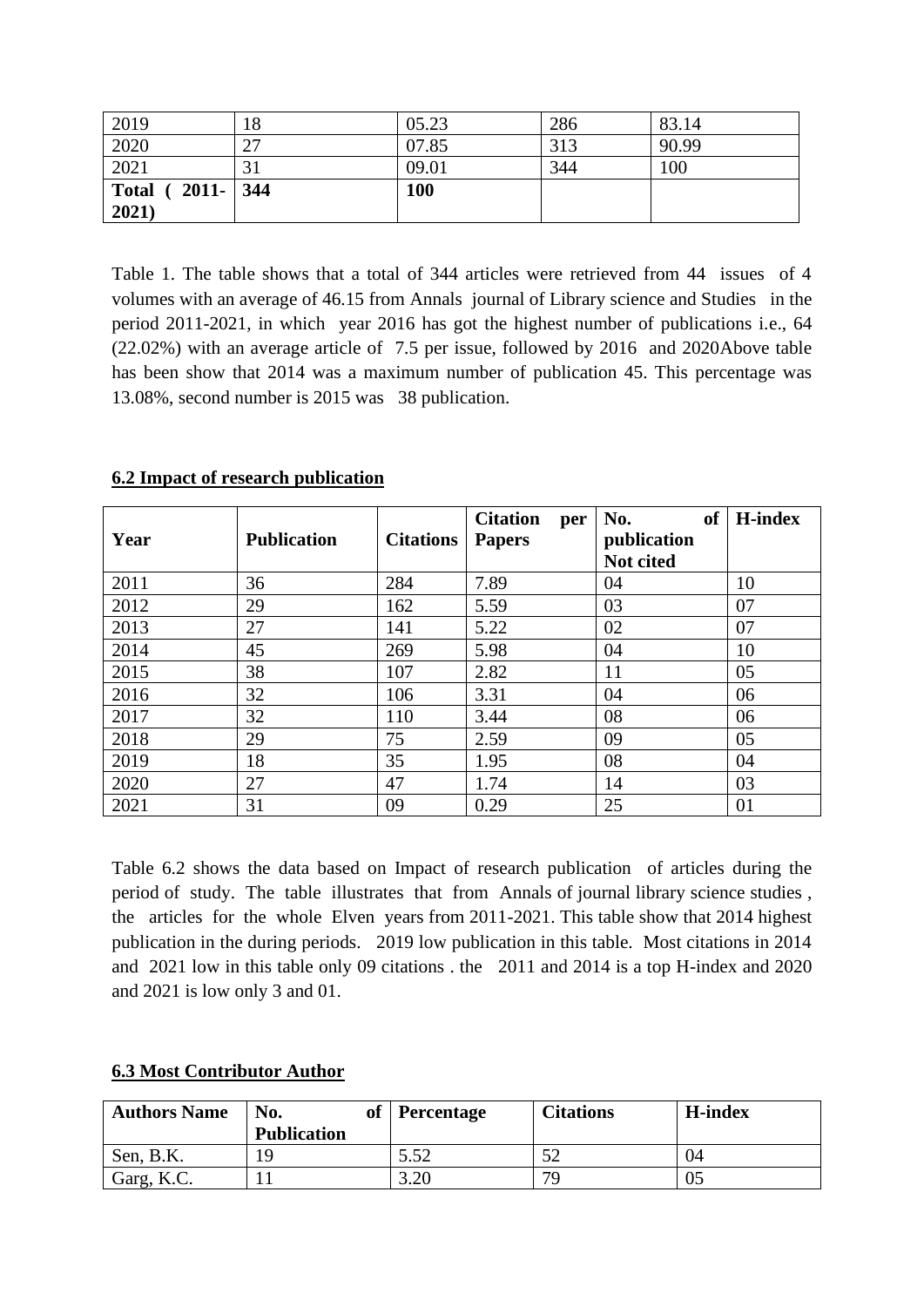| Dutta, B.       | 10 | 2.91 | 09 | 02 |
|-----------------|----|------|----|----|
| Gupta, B. M.    | 08 | 2.33 | 51 | 05 |
| Pujar, S. M.    | 07 | 2.03 | 74 | 05 |
| Ray, P. P.      | 06 | 1.74 | 09 | 02 |
| Tripathi, H. K. | 06 | 1.74 | 44 | 04 |
| Das, A. K.      | 05 | 1.45 | 10 | 02 |
| Dutt, B.        | 05 | 1.45 | 37 | 04 |
| Mukherjee, B.   | 05 | 1.45 |    | 01 |

Table 6.3 Above table shows the major contributors and pattern of article distribution of the journal during the period of 2011-2021. Table discloses that Sen B. K (19) contributed the highest number of publications in Annals journal of library and information society . After second is Garg, K. C contributed (11) Article submission and third rank is Dutta, B Number of article (10) and fouth rank is Gupta, B. M with (8) article. Five rank is Pujar, S. M total number of article (07). Table has been shown that Garg, KC highest number citation(79) and Highest Number H –Index (05).

#### **Authorship Pattern**



#### **6.4 Top Ten Contributors Institutes, University**

| <b>Name of Institute</b>                                  | No.<br>publications | of Percentage | <b>Ranking</b> |
|-----------------------------------------------------------|---------------------|---------------|----------------|
| Council of Scientific and Industrial 31<br>research India |                     | 9.01          |                |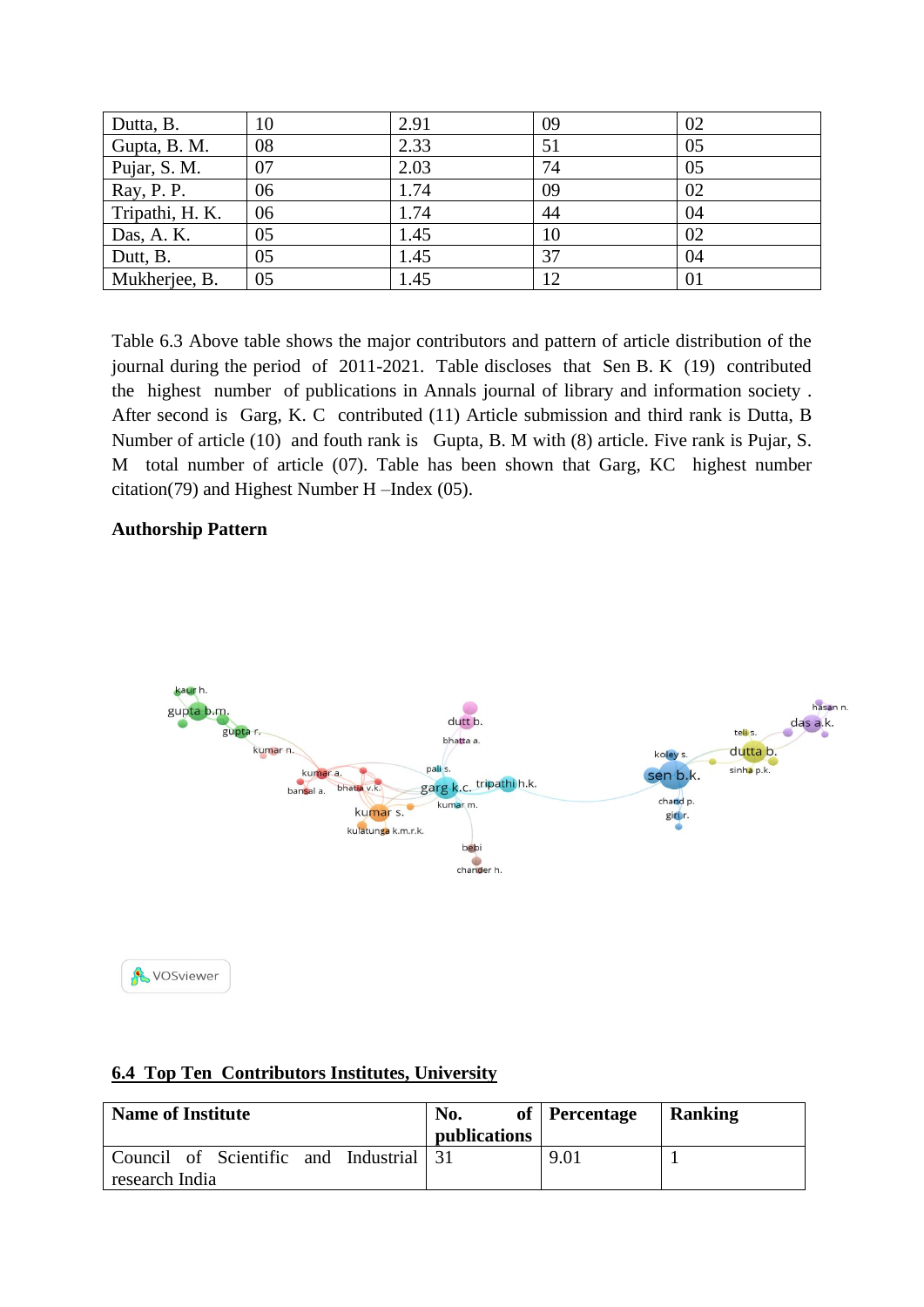| National Institute of Science Technology | 24 | 6.98 |    |
|------------------------------------------|----|------|----|
| and Development Studies India            |    |      |    |
| <b>Indian National Science Academy</b>   | 18 | 5.23 |    |
| Vidyasagar University                    | 12 | 3.49 | 4  |
| University of Delhi                      | 12 | 3.49 |    |
| Jawaharlal Nehru University              | 12 | 3.49 | 6  |
| <b>Banaras Hindu University</b>          | 11 | 3.20 |    |
| University of Mysore                     | 10 | 2.91 | 8  |
| Indira Gandhi National Open University   | 10 | 2.91 | 9  |
| University of Colombo                    | 10 | 2.91 | 10 |

Table 6.4 Top Ten contributors institutes the council of scientific and industrial research india top ranking in this table 31 publications in the annals of library journal during the periods 2011-2021. Second rank National institute of science technology and development studies India with 24 No. of Publication 6.98 %. Third Rank Indian national science Academy with 18 No. of Publication 5.23 %. Fourth Rank Vidyasagar University with 12 no of publication 3.49 following are the University of Delhi, Jawaharlal Nehru University and BHU with 11 No. of publication 3.20%. The low ranking in this table University of Mysore, IGNOU, University of Colombo with 10 no of publication 2.91 Ranking 8,9,10. In this table University of Colombo is only one foreign University in this table with 10 Publication.



### **6.5 Top Ten Citations Highly cited Articles**

| <b>Author's Name</b> | <b>Titles</b> | No.              | <b>of</b> | <b>Ranking</b> |
|----------------------|---------------|------------------|-----------|----------------|
|                      |               | <b>Citations</b> |           |                |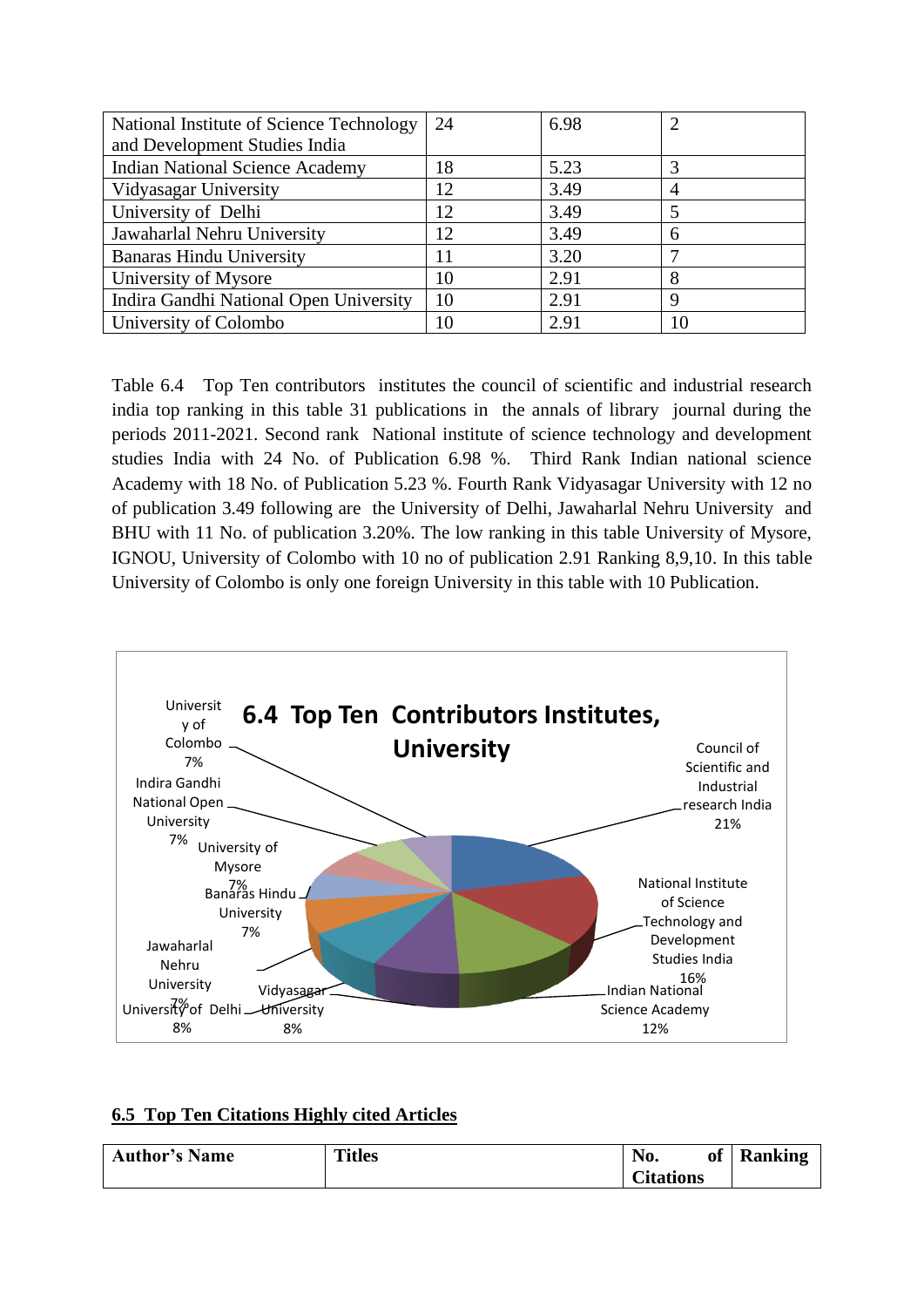| Kumar, N., Asheulova, N.                             | Comparative analysis of scientific<br>output of BRIC countries                                                                             | 28 | $\mathbf{1}$   |
|------------------------------------------------------|--------------------------------------------------------------------------------------------------------------------------------------------|----|----------------|
| S.T., Sudhier<br>Seena,<br>Pillaiw, K.G.             | A study of ICT skills among library<br>professionals<br>in<br>the<br>Kerala<br>University Library System                                   | 23 | $\overline{2}$ |
| Pujar,<br>S.M., Satyanarayana, K.V.                  | Internet of things and libraries                                                                                                           | 22 | 3              |
| Deshmukh, P.P.                                       | Citations in annals of library and<br>information studies during 1997 to<br>2010: A study                                                  | 21 | $\overline{4}$ |
| Nwagwu, W.E., Ajama, M.                              | Women's health information needs<br>and information sources: A study of<br>a rural oil palm business community<br>in South-Western Nigeria | 20 | 5              |
| K.A., Kiyingi,<br>Alison,<br>G.W., Baziraake, B.B.   | Factors<br>affecting<br>utilisation<br>of<br>health<br>electronic<br>information<br>resources in universities in Uganda                    | 19 | 6              |
| Jeyshankar,<br>R., Ramesh<br>Babu, B., Rajendran, P. | Research output of<br>csir-central<br>electro chemical research institute<br>(CECRI): A study                                              | 19 | $\tau$         |
| Aswathy,<br>S., Gopikuttan,<br>A.                    | Productivity pattern of universities in<br>Kerala: A scientometric analysis                                                                | 18 | 8              |
| Mittal, R.                                           | and information<br>Library<br>science<br>research trends in India                                                                          | 18 | 9              |
| Vimal<br>Kumar,<br>V., Jasimudeen, S.                | Adoption and user perceptions of<br>Koha library management system in<br>India                                                             | 17 | 10             |

Table 6.5 find out the top ten citation of highly cited articles in annals journal of library information studies 2011 to 2021 Kumar, N Asheulova, N the comparative analysis of scientific output of BRIC Countries 28 No. of Citations top ranking in this table. The second rank A study of ICT skills among library professionals in the kerala University library system by Seena ST, Sudhier Pillaiw, K G with 23 citation followed by Internet of Things and libraries by Pujar S.M. Satynarayana K .V with 22 Citations third rank in the table. Fourth rank Citations in annals of library and information studies during 1997 to 2010 A study by Deshmukh, P . P. and L ast Rank Adoption and user preceptions of koha library management system in India by Vimal kumar is got a 10th rank in this table.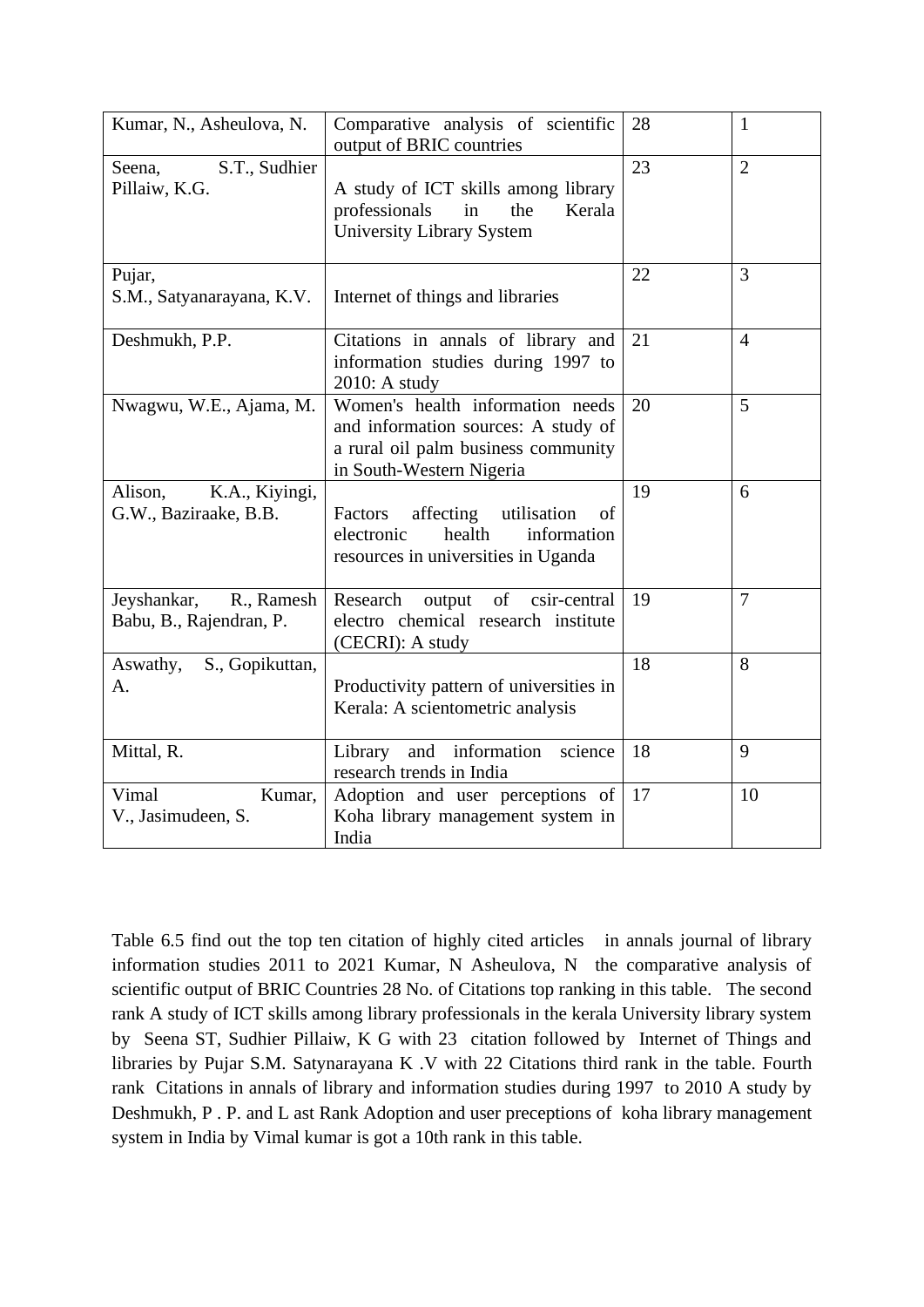#### **Most frequent References**



## **Country wise contribution of Annals of library journals 2011-2021**

| Sl no.         | Country      | wise | Publication | Citation | $H-$  | Ranking        |
|----------------|--------------|------|-------------|----------|-------|----------------|
|                | contribution |      |             |          | index |                |
|                | India        |      | 263         | 1060     | 14    |                |
| $\overline{2}$ | Nigeria      |      | 24          | 83       | 05    | 2              |
| 3              | Sri Lanka    |      | 15          | 54       | 04    | 3              |
| $\overline{4}$ | Bangladesh   |      | 09          | 43       | 04    | $\overline{4}$ |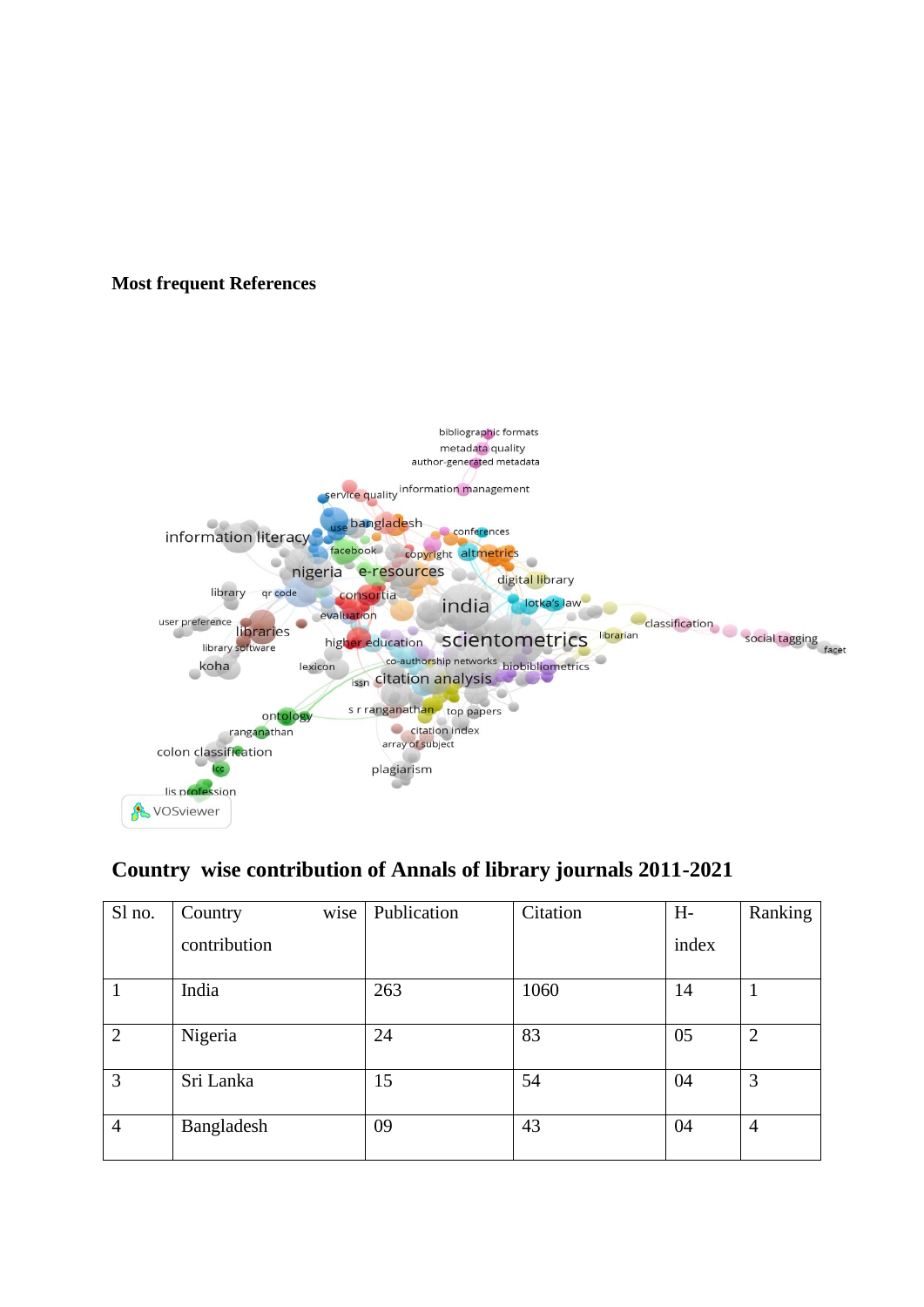| 5              | Iran          | 07  | 27  | 03 | 5              |
|----------------|---------------|-----|-----|----|----------------|
| 6              | South Africa  | 04  | 07  | 02 | 6              |
| $\overline{7}$ | <b>USA</b>    | 03  | 03  | 01 | $\overline{7}$ |
| 8              | <b>Brazil</b> | 02  | 00  | 00 | 8              |
| 9              | Canada        | 02  | 07  | 01 | 9              |
| 10             | Others        | 15  | 116 | 06 | 10             |
|                | Total         | 344 |     |    |                |

The above table delimitates the number of article contributions Annals journals contributed by various countries to during the period of 2011-2021, accordingly ranking of the countries was done based on total number of contributions from the particular country. Table clearly explain that in Annals Library and Information studies , after India 263, Nigeria stands next with 24 contributions and Sri Lanka 15 contributors, Bangladesh with 09(1.19%) contributions, Iran 07 contributions, South Africa 04, followed by USA (03), Brazil (02), Canada (02), and other Counties 15.

## **Conclusion and Discussion**

The Annals of Journal of Library and Information Studies published 344 papers during 2011-2011. The paper is based on the bibliometric analysis of 44 issues of Annals of Library and Information Studies published during 2011 to 2021. Each issue published 9.74% research output by and large. Of the total 344 were retrieved from 44 issues of Four volumes with an average of 46.15 from Annals library and Information studies journal in the period 2011- 2021, in which year 2014 has got the highest number of publications i.e, 45 with an average article of 11.2 per issue Annals Library and Information studies , after India 263, Nigeria stands next with 24 contributions and Sri Lanka 15 contributors, Bangladesh with 09 contributions, Iran 07 contributions, South Africa 04, followed by USA (03), Brazil (02), Canada (02), and other Counties 26.contributions B. K Sen (19) contributed the highest number of publications in ALIS. the year 2014 has recorded highest citations 269 , Council of Scientific and Industrial top rank contributor 31 publication and 9.01 % contribuations .